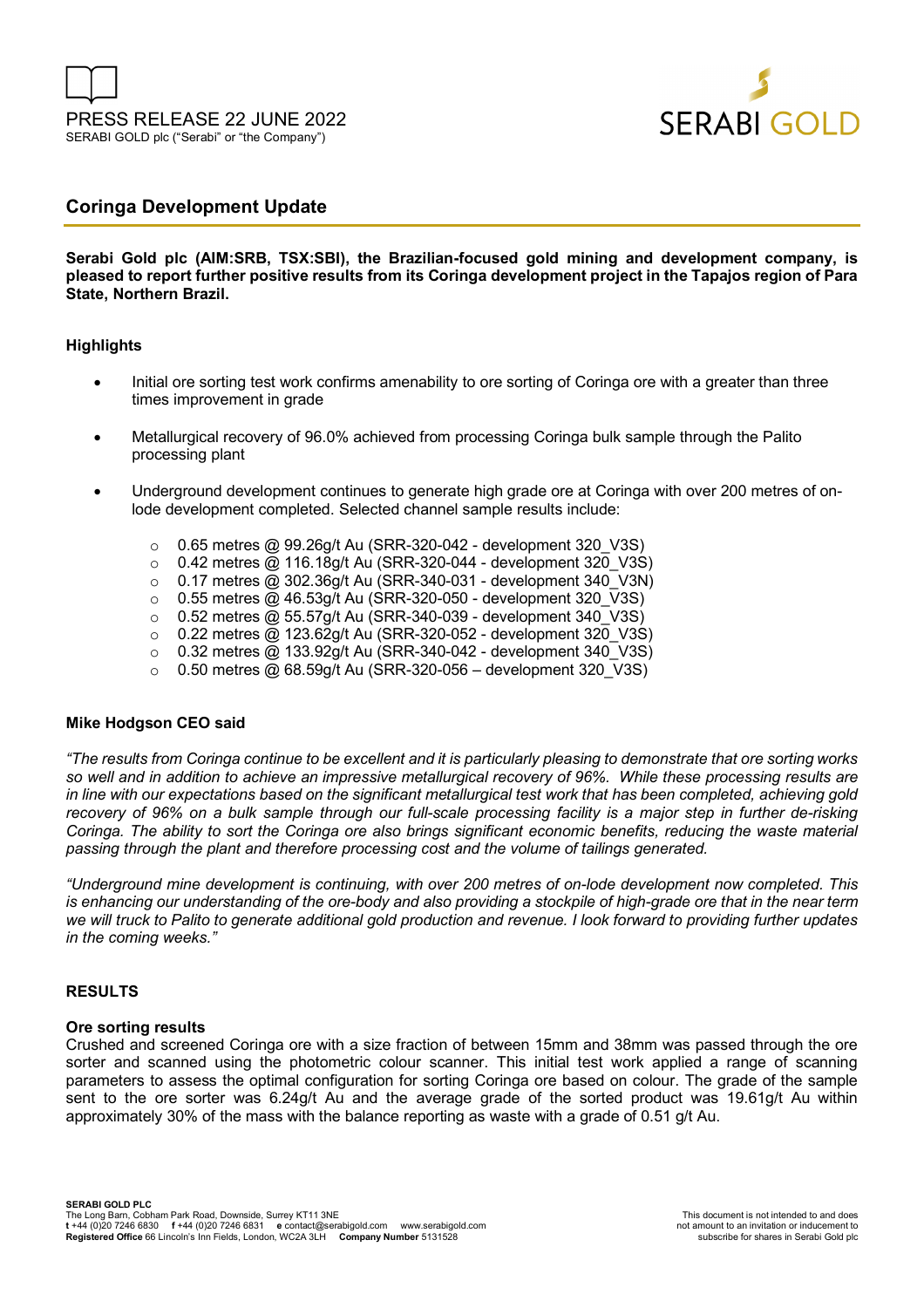





*Figure 1: Photos illustrating the contrasting colour of the white and grey mineralisation and the pink granite waste rock.* 

## **Process plant recovery**

In the period to 19<sup>th</sup> June 2022, a total of 566 tonnes of Coringa ore was treated through the Palito processing plant with an average feed grade of 6.34 g/t Au. From this a total of 110.6 ounces was produced with a recovery rate of 96.0%.

## **Coringa Mine Development**

Total on-lode development extended to over 200 metres on V1, V2 and V3 veins of the Serra orebody as illustrated in Figures 2, 3 and 4. Geological mapping and channel sampling is undertaken along this development with channel sample results from the V1, V2 and V3 veins, assayed at Serabi's in-house laboratory, set out in the table below.

| Sample I.D. | Interval and grade          | Level, vein and heading |
|-------------|-----------------------------|-------------------------|
| SRR-320-041 | 0.31 metres @ 11.56g/t Au   | 320 V3N                 |
| SRR-320-042 | 0.65 metres @ 99.26g/t Au   | 320_V3S                 |
| SRR-340-028 | 0.09 metres $@$ 1.65g/t Au  | 340 V1S                 |
| SRR-320-043 | 0.73 metres @ 3.53g/t Au    | 320 V1N                 |
| SRR-320-044 | 0.43 metres $@6.94g/t$ Au   | 320 V3S                 |
| SRR-320-044 | 0.42 metres @ 116.18g/t Au  | 320 V3S                 |
| SRR-320-045 | 0.17 metres $@$ 41.75g/t Au | 320 V3N                 |
| SRR-340-029 | 0.17 metres @ 21.06g/t Au   | 340 V3S                 |
| SRR-340-030 | 0.16 metres @ 31.58g/t Au   | 340 V2S                 |

### **SERABI GOLD PLC**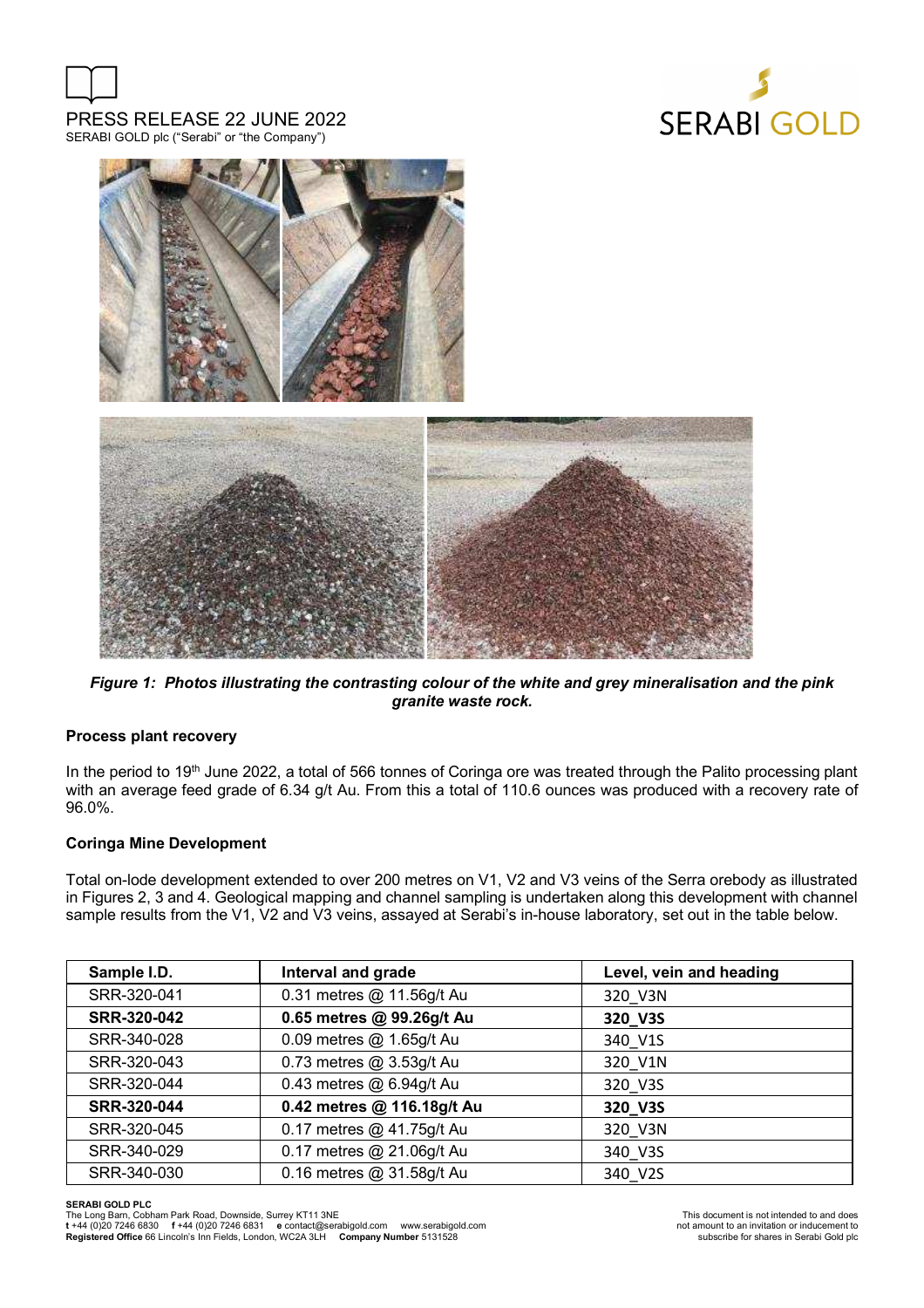## PRESS RELEASE 22 JUNE 2022 SERABI GOLD plc ("Serabi" or "the Company")



| SRR-320-046 | 0.24 metres @ 1.56g/t Au   | 320_V1N |
|-------------|----------------------------|---------|
| SRR-320-046 | 0.59 metres @ 2.38g/t Au   | 320_V1N |
| SRR-320-047 | 0.28 metres @ 0.33g/t Au   | 320 V1S |
| SRR-320-048 | 0.28 metres @ 1.69g/t Au   | 320 V1S |
| SRR-320-048 | 0.60 metres @ 0.38g/t Au   | 320 V1S |
| SRR-340-031 | 0.17 metres @ 302.36g/t Au | 340_V3N |
| SRR-320-049 | 0.15 metres @ 45.13g/t Au  | 320_V3N |
| SRR-340-032 | 0.44 metres @ 48.07g/t Au  | 340_V3S |
| SRR-340-033 | 0.10 metres @ 67.23g/t Au  | 340_V2S |
| SRR-340-034 | 0.54 metres @ 0.83g/t Au   | 340_V1N |
| SRR-340-034 | 0.37 metres @ 0.6g/t Au    | 340_V1N |
| SRR-340-035 | 0.24 metres @ 0.8g/t Au    | 340 V1S |
| SRR-340-035 | 0.38 metres @ 0.11g/t Au   | 340 V1S |
| SRR-340-036 | 0.37 metres @ 0.48g/t Au   | 340_V1S |
| SRR-320-050 | 0.55 metres @ 46.53g/t Au  | 320_V3S |
| SRR-320-051 | 0.38 metres @ 22.29g/t Au  | 320_V3N |
| SRR-340-037 | 0.11 metres @ 23.83g/t Au  | 340_V3N |
| SRR-340-038 | 0.21 metres @ 36.29g/t Au  | 340 V3N |
| SRR-340-039 | 0.52 metres @ 55.57g/t Au  | 340_V3S |
| SRR-320-052 | 0.22 metres @ 123.62g/t Au | 320_V3S |
| SRR-320-052 | 0.70 metres @ 0.35g/t Au   | 320 V3S |
| SRR-320-052 | 0.25 metres @ 1.72g/t Au   | 320_V3S |
| SRR-320-053 | 0.26 metres @ 10.99g/t Au  | 320_V3N |
| SRR-320-053 | 0.22 metres @ 3.65g/t Au   | 320_V3N |
| SRR-340-040 | 0.28 metres @ 25.14g/t Au  | 340_V1S |
| SRR-320-054 | 0.48 metres @ 1.49g/t Au   | 320 V1N |
| SRR-320-054 | 0.25 metres @ 10g/t Au     | 320_V1N |
| SRR-340-041 | 0.13 metres @ 22.59g/t Au  | 340 V3N |
| SRR-340-042 | 0.32 metres @ 133.92g/t Au | 340_V3S |
| SRR-340-043 | 0.19 metres @ 51.87g/t Au  | 340_V2S |
| SRR-320-055 | 0.32 metres @ 31.14g/t Au  | 320_V3N |
| SRR-320-056 | 0.50 metres @ 68.59g/t Au  | 320_V3S |
| SRR-320-056 | 0.28 metres @ 0.1g/t Au    | 320 V3S |
| SRR-320-056 | 0.13 metres @ 1.42g/t Au   | 320_V3S |
| SRR-320-057 | 0.23 metres @ 3.23g/t Au   | 320_V1S |
| SRR-320-057 | 0.27 metres @ 0.08g/t Au   | 320_V1S |
| SRR-320-057 | 0.24 metres @ 2.45g/t Au   | 320_V1S |
| SRR-320-057 | 0.67 metres @ 0.06g/t Au   | 320_V1S |
| SRR-320-057 | 0.42 metres @ 0.83g/t Au   | 320_V1S |
| SRR-320-057 | 0.37 metres @ 2.33g/t Au   | 320 V1S |
| SRR-320-058 | 0.33 metres @ 1.69g/t Au   | 320_V1S |
| SRR-320-058 | 0.18 metres @ 28.42g/t Au  | 320_V1S |
| SRR-340-044 | 0.17 metres @ 55.73g/t Au  | 340_V3N |
| SRR-340-045 | 0.17 metres @ 32.51g/t Au  | 340_V3S |
| SRR-340-046 | 0.13 metres @ 10.9g/t Au   | 340 V2S |
| SRR-320-059 | 0.46 metres @ 37.29g/t Au  | 320_V3S |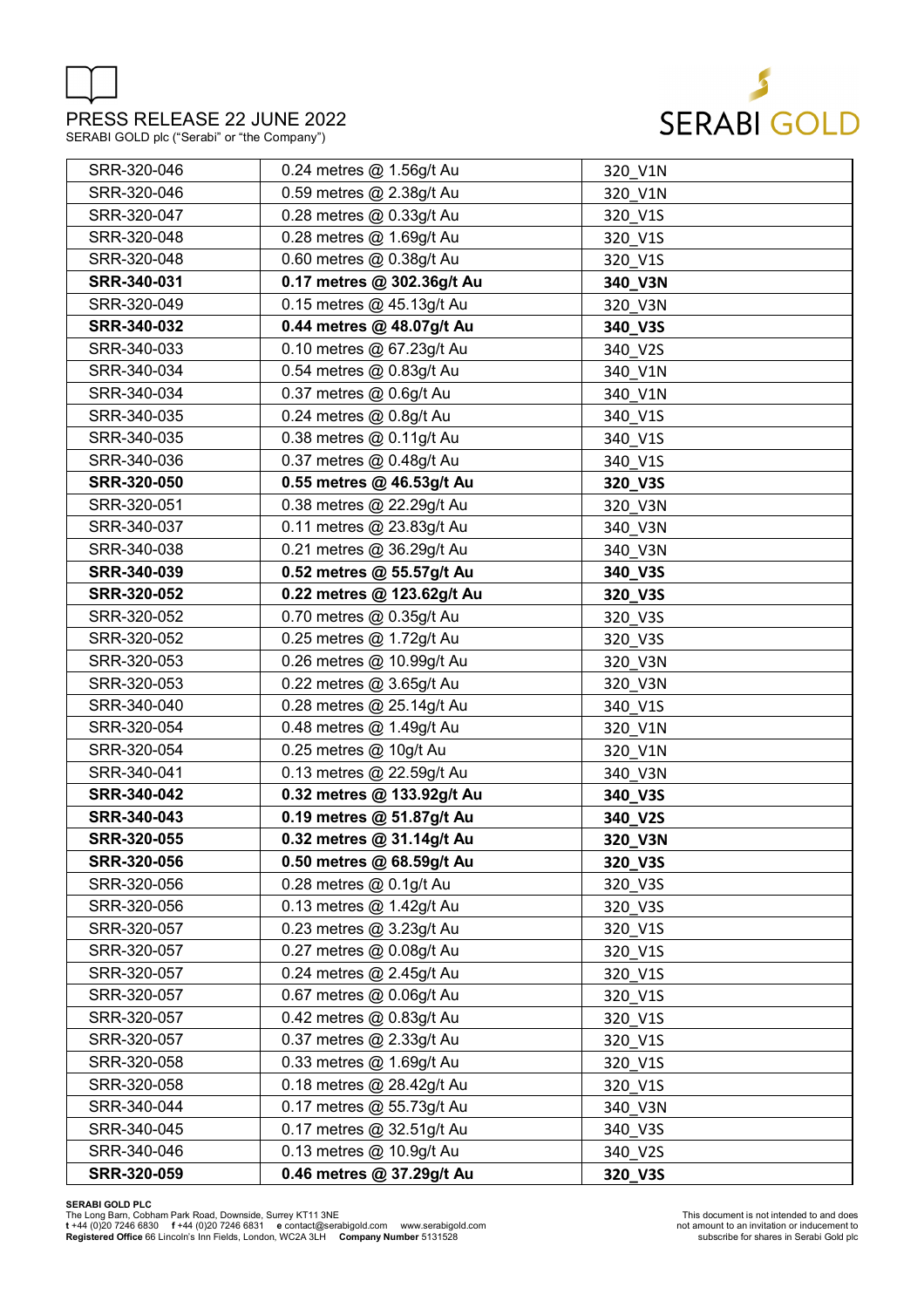## PRESS RELEASE 22 JUNE 2022





| SRR-340-047 | 0.14 metres @ 1.46g/t Au                                                                                                                                                                                                                                                                                                                                                                                                                                                                                                                                                                                                                                                                                                                                                                                                                                                                                                                                                                                                                                                                                                                                                                                                                | 340_V3S |
|-------------|-----------------------------------------------------------------------------------------------------------------------------------------------------------------------------------------------------------------------------------------------------------------------------------------------------------------------------------------------------------------------------------------------------------------------------------------------------------------------------------------------------------------------------------------------------------------------------------------------------------------------------------------------------------------------------------------------------------------------------------------------------------------------------------------------------------------------------------------------------------------------------------------------------------------------------------------------------------------------------------------------------------------------------------------------------------------------------------------------------------------------------------------------------------------------------------------------------------------------------------------|---------|
| SRR-340-048 | 0.16 metres @ 12.61g/t Au                                                                                                                                                                                                                                                                                                                                                                                                                                                                                                                                                                                                                                                                                                                                                                                                                                                                                                                                                                                                                                                                                                                                                                                                               | 340 V2S |
| SRR-320-060 | 0.46 metres @ 17.7g/t Au                                                                                                                                                                                                                                                                                                                                                                                                                                                                                                                                                                                                                                                                                                                                                                                                                                                                                                                                                                                                                                                                                                                                                                                                                | 320 V1N |
| SRR-320-061 | 0.25 metres @ 1.11g/t Au                                                                                                                                                                                                                                                                                                                                                                                                                                                                                                                                                                                                                                                                                                                                                                                                                                                                                                                                                                                                                                                                                                                                                                                                                | 320 V1N |
| SRR-320-062 | 0.56 metres @ 1.84g/t Au                                                                                                                                                                                                                                                                                                                                                                                                                                                                                                                                                                                                                                                                                                                                                                                                                                                                                                                                                                                                                                                                                                                                                                                                                | 320 V1S |
| SRR-320-062 | 0.31 metres @ 0.09g/t Au                                                                                                                                                                                                                                                                                                                                                                                                                                                                                                                                                                                                                                                                                                                                                                                                                                                                                                                                                                                                                                                                                                                                                                                                                | 320_V1S |
| SRR-320-062 | 0.37 metres @ 0.03g/t Au                                                                                                                                                                                                                                                                                                                                                                                                                                                                                                                                                                                                                                                                                                                                                                                                                                                                                                                                                                                                                                                                                                                                                                                                                | 320 V1S |
| SRR-320-063 | 0.51 metres @ 4.49g/t Au                                                                                                                                                                                                                                                                                                                                                                                                                                                                                                                                                                                                                                                                                                                                                                                                                                                                                                                                                                                                                                                                                                                                                                                                                | 320 V3N |
| SRR-340-049 | 0.17 metres @ 3.77g/t Au                                                                                                                                                                                                                                                                                                                                                                                                                                                                                                                                                                                                                                                                                                                                                                                                                                                                                                                                                                                                                                                                                                                                                                                                                | 340 V3N |
| SRR-320-064 | 0.32 metres @ 26.83g/t Au                                                                                                                                                                                                                                                                                                                                                                                                                                                                                                                                                                                                                                                                                                                                                                                                                                                                                                                                                                                                                                                                                                                                                                                                               | 320_V3S |
| SRR-320-065 | 0.39 metres @ 21.53g/t Au                                                                                                                                                                                                                                                                                                                                                                                                                                                                                                                                                                                                                                                                                                                                                                                                                                                                                                                                                                                                                                                                                                                                                                                                               | 320_V3N |
| SRR-340-050 | 0.15 metres @ 4.08g/t Au                                                                                                                                                                                                                                                                                                                                                                                                                                                                                                                                                                                                                                                                                                                                                                                                                                                                                                                                                                                                                                                                                                                                                                                                                | 340 V3N |
| SRR-340-051 | 0.14 metres @ 6.22g/t Au                                                                                                                                                                                                                                                                                                                                                                                                                                                                                                                                                                                                                                                                                                                                                                                                                                                                                                                                                                                                                                                                                                                                                                                                                | 340 V3S |
| SRR-340-052 | 0.17 metres @ 61.53g/t Au                                                                                                                                                                                                                                                                                                                                                                                                                                                                                                                                                                                                                                                                                                                                                                                                                                                                                                                                                                                                                                                                                                                                                                                                               | 340_V2S |
| SRR-320-066 | 0.49 metres @ 35.1g/t Au                                                                                                                                                                                                                                                                                                                                                                                                                                                                                                                                                                                                                                                                                                                                                                                                                                                                                                                                                                                                                                                                                                                                                                                                                | 320_V1N |
| SRR-320-066 | 0.46 metres @ 13.49g/t Au                                                                                                                                                                                                                                                                                                                                                                                                                                                                                                                                                                                                                                                                                                                                                                                                                                                                                                                                                                                                                                                                                                                                                                                                               | 320 V1N |
| SRR-320-066 | 0.48 metres @ 1.41g/t Au                                                                                                                                                                                                                                                                                                                                                                                                                                                                                                                                                                                                                                                                                                                                                                                                                                                                                                                                                                                                                                                                                                                                                                                                                | 320_V1N |
| SRR-320-066 | 0.39 metres @ 8.8g/t Au                                                                                                                                                                                                                                                                                                                                                                                                                                                                                                                                                                                                                                                                                                                                                                                                                                                                                                                                                                                                                                                                                                                                                                                                                 | 320 V1N |
| SRR-320-066 | 0.53 metres @ 35.18g/t Au                                                                                                                                                                                                                                                                                                                                                                                                                                                                                                                                                                                                                                                                                                                                                                                                                                                                                                                                                                                                                                                                                                                                                                                                               | 320_V1N |
| SRR-320-067 | 0.27 metres @ 2.22g/t Au                                                                                                                                                                                                                                                                                                                                                                                                                                                                                                                                                                                                                                                                                                                                                                                                                                                                                                                                                                                                                                                                                                                                                                                                                | 320 V3S |
| SRR-320-067 | 0.25 metres @ 21.4g/t Au                                                                                                                                                                                                                                                                                                                                                                                                                                                                                                                                                                                                                                                                                                                                                                                                                                                                                                                                                                                                                                                                                                                                                                                                                | 320 V3S |
| SRR-340-053 | 0.16 metres @ 12.45g/t Au                                                                                                                                                                                                                                                                                                                                                                                                                                                                                                                                                                                                                                                                                                                                                                                                                                                                                                                                                                                                                                                                                                                                                                                                               | 340 V3N |
|             | The assay results reported above are those provided by the Company's own on-site laboratory facilities at Palito and have not been independently verified. Serabi closely<br>monitors the performance of its own facility against results from independent laboratory analysis for quality control purpose. As a matter of normal practice, the<br>Company sends duplicate samples derived from a variety of the Company's activities to accredited laboratory facilities for independent verification. Since mid-2019, over<br>10,000 exploration drill core samples have been assayed at both the Palito laboratory and certified external laboratory, in most cases the ALS laboratory in Belo Horizonte,<br>Brazil. When comparing significant assays with grades exceeding 1 g/t gold, comparison between Palito versus external results record an average over-estimation by the<br>Palito laboratory of 6.7% over this period. Based on the results of this work, the Company's management are satisfied that the Company's own facility shows sufficiently<br>good correlation with independent laboratory facilities for exploration drill samples. The Company would expect that in the preparation of any future independent |         |

Reserve/Resource statement undertaken in compliance with a recognised standard, the independent authors of such a statement would not use Palito assay results without sufficient duplicates from an appropriately certificated laboratory.

*Table 1: Channel sample results from V3 vien of Serra orebody from 340m and 320m level on-lode development.*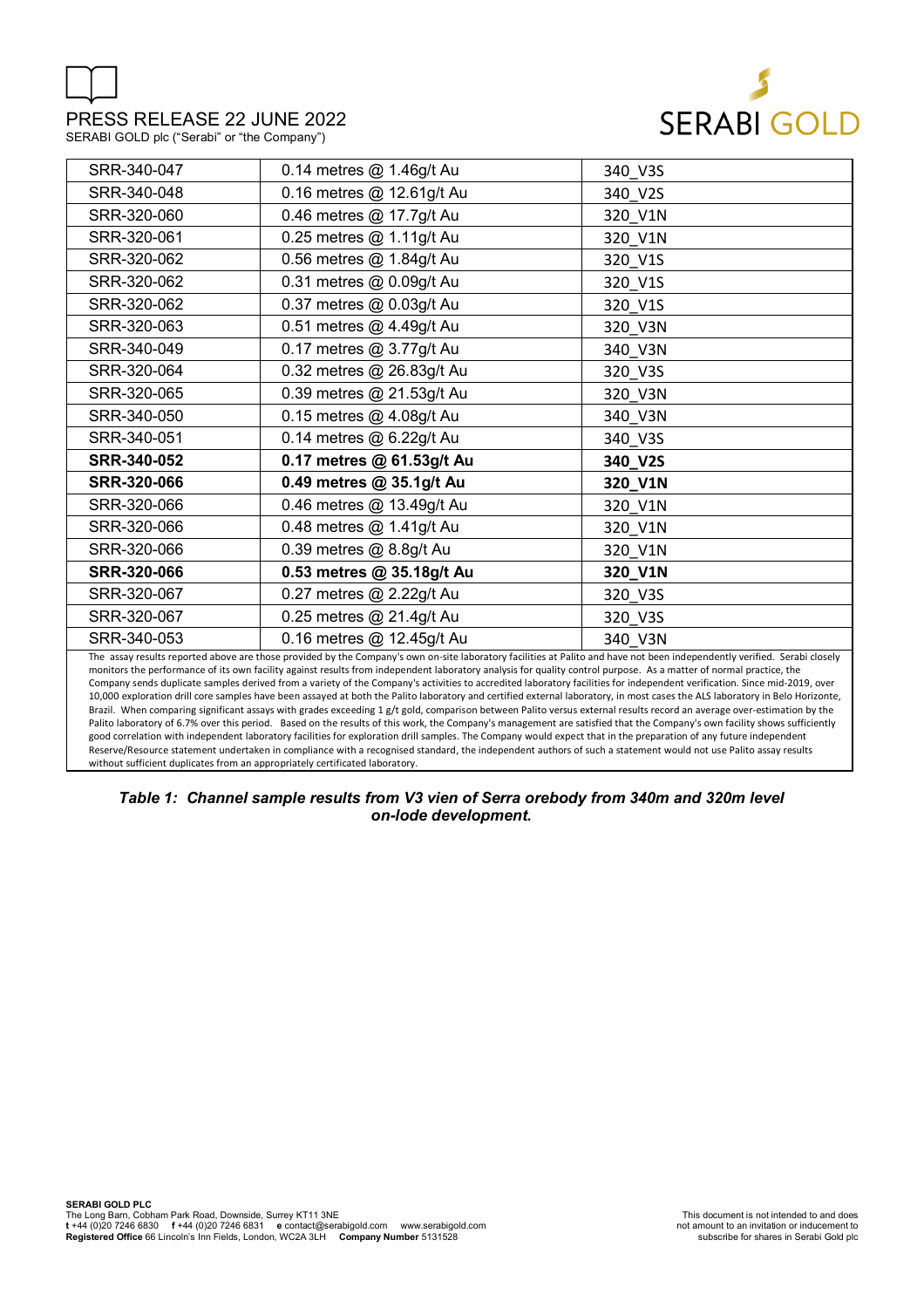## PRESS RELEASE 22 JUNE 2022

SERABI GOLD plc ("Serabi" or "the Company")





*Figure 2: Geological Map of the Main Ramp of 320 showing the position of V3 and V1 in relation to the opening of the sill drives and the geological model.* 



*Figure 3: Geological Map of the Inner Ramp of 340 showing the position of V3 and V1 in relation to the opening of the sill drives and the geological model.*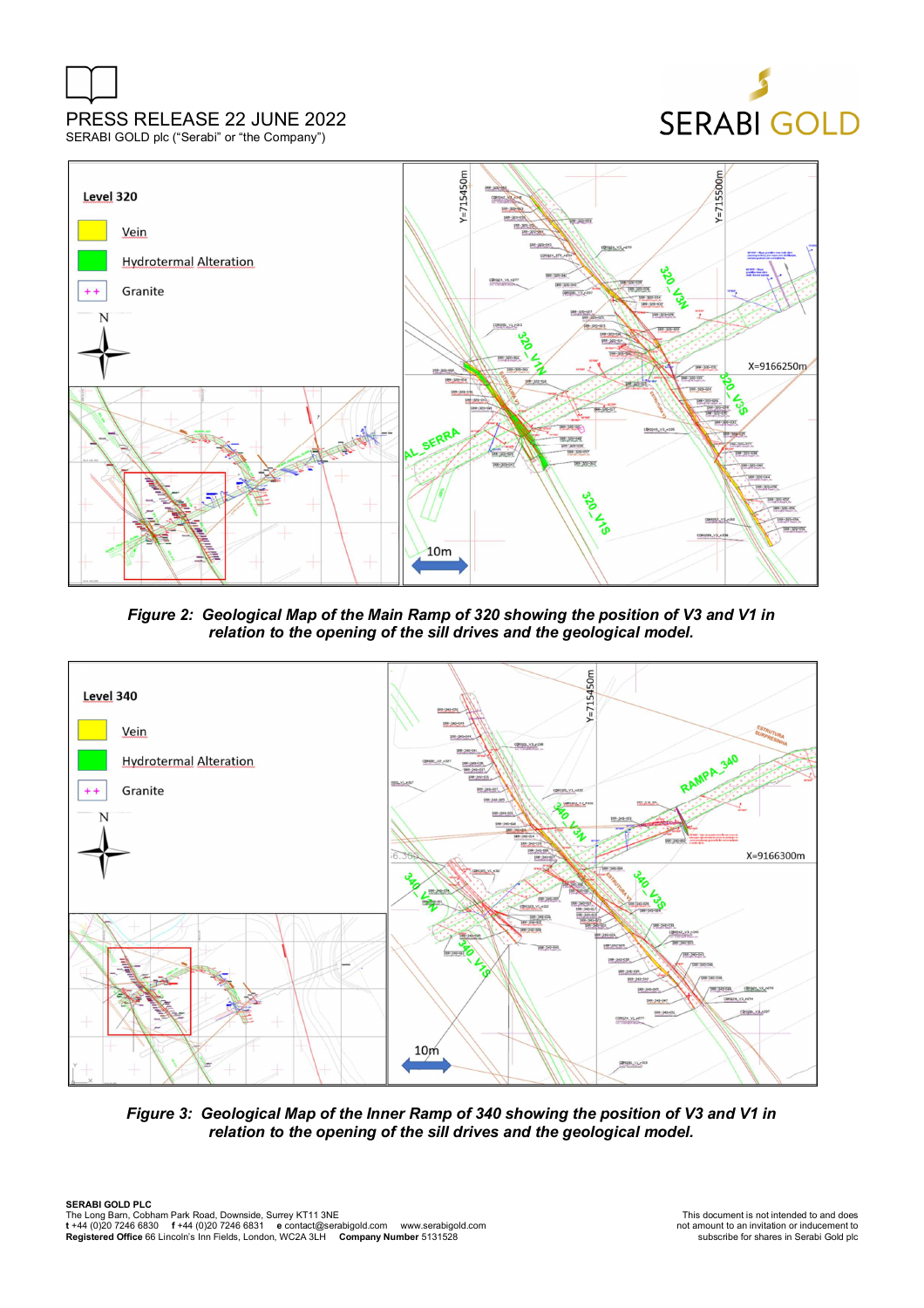





*Figure 4: Intersection of V3 (right) and V2 (left) in the 340\_V3S showing strong contrast between the mineralized quartz sulphide vein and the pink granite country rock suggesting the deposit should be amenable to ore sorting.* 

The information contained within this announcement is deemed by the Company to constitute inside information as stipulated under the Market Abuse Regulations (EU) No. 596/2014 as it forms part of UK Domestic Law by virtue of the European Union (Withdrawal) Act 2018.

The person who arranged for the release of this announcement on behalf of the Company was Clive Line, Director.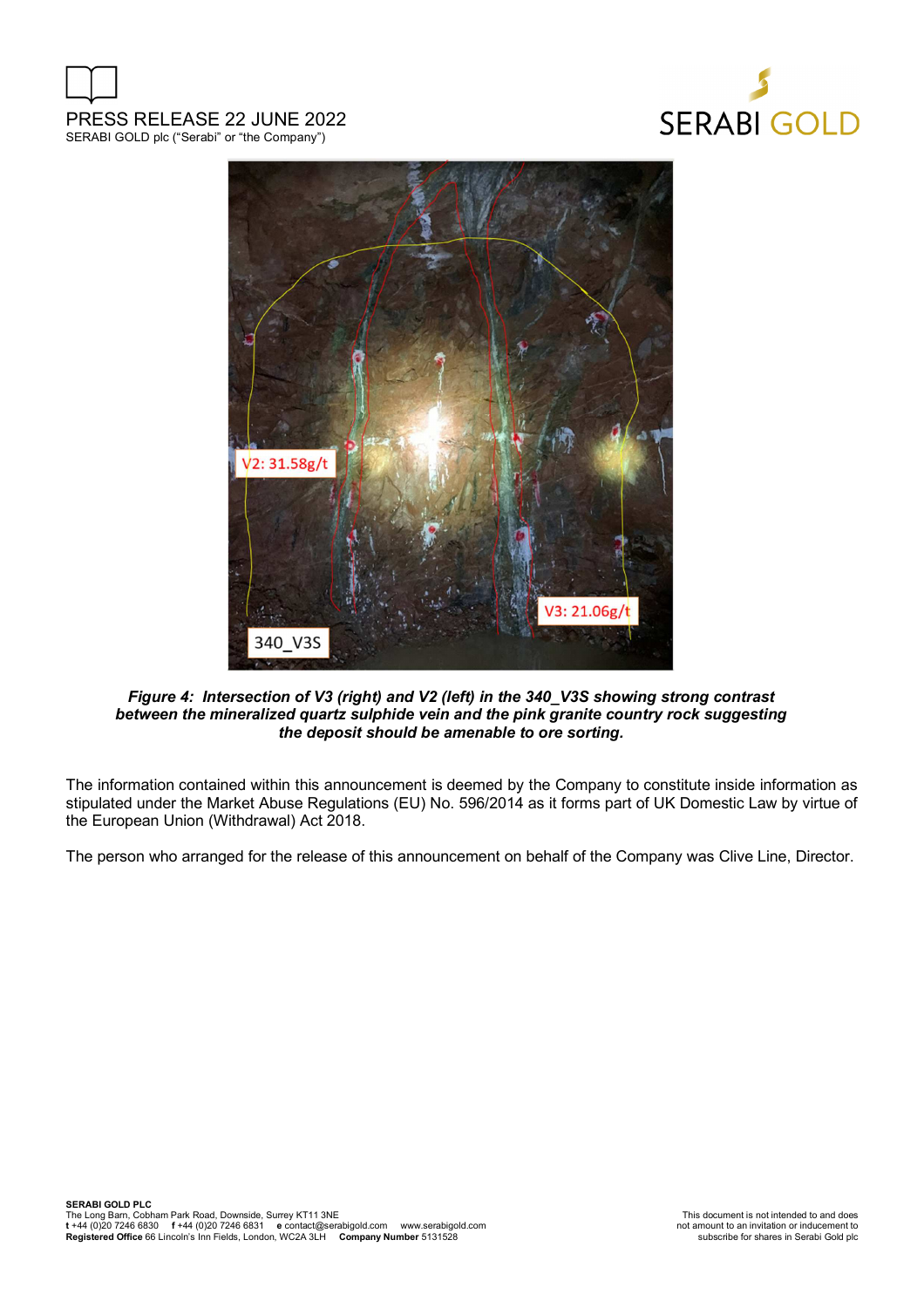

SERABI GOLD plc ("Serabi" or "the Company")

## **Enquiries**

# **SERABI GOLD plc**

**Michael Hodgson t +**44 (0)20 7246 6830<br>Chief Executive **m** +44 (0)7799 473621 m +44 (0)7799 473621

**Clive Line** t +44 (0)20 7246 6830<br>Finance Director **m** +44 (0)7710 151692 m +44 (0)7710 151692

**e** contact@serabigold.com

www.serabigold.com

## **BEAUMONT CORNISH Limited**

**Nominated Adviser & Financial Adviser**  Roland Cornish / Michael Cornish **t** +44 (0)20 7628 3396

### **PEEL HUNT LLP Joint UK Broker**

Ross Allister / Alexander Allen **t** +44 (0)20 7418 9000

## **TAMESIS PARTNERS LLP**

**Joint UK Broker** Charlie Bendon/ Richard Greenfield **t** +44 (0)20 3882 2868

## **CAMARCO**

**Financial PR** Gordon Poole / Emily Hall **t** +44 (0)20 3757 4980

Copies of this announcement are available from the Company's website at www.serabigold.com.

## **See www.serabigold.com for more information and follow us on twitter @Serabi\_Gold**

## **GLOSSARY OF TERMS**

The following is a glossary of technical terms:

| "Ag"                           | means silver.                                                                                                                                                                                                                                                                                                                                                                                                                                   |
|--------------------------------|-------------------------------------------------------------------------------------------------------------------------------------------------------------------------------------------------------------------------------------------------------------------------------------------------------------------------------------------------------------------------------------------------------------------------------------------------|
| "Au"                           | means gold.                                                                                                                                                                                                                                                                                                                                                                                                                                     |
| "assay"                        | in economic geology, means to analyse the proportions of metal in a rock or overburden sample; to<br>test an ore or mineral for composition, purity, weight or other properties of commercial interest.                                                                                                                                                                                                                                         |
| "CIM"                          | means the Canadian Institute of Mining, Metallurgy and Petroleum.                                                                                                                                                                                                                                                                                                                                                                               |
| "chalcopyrite"                 | is a sulphide of copper and iron.                                                                                                                                                                                                                                                                                                                                                                                                               |
| "Cu"                           | means copper.                                                                                                                                                                                                                                                                                                                                                                                                                                   |
| "cut-off grade"                | the lowest grade of mineralised material that qualifies as ore in a given deposit; rock of the lowest<br>assay included in an ore estimate.                                                                                                                                                                                                                                                                                                     |
| "dacite porphyry<br>intrusive" | a silica-rich igneous rock with larger phenocrysts (crystals) within a fine-grained matrixi                                                                                                                                                                                                                                                                                                                                                     |
| "deposit"                      | is a mineralised body which has been physically delineated by sufficient drilling, trenching, and/or<br>underground work, and found to contain a sufficient average grade of metal or metals to warrant<br>further exploration and/or development expenditures; such a deposit does not qualify as a<br>commercially mineable ore body or as containing ore reserves, until final legal, technical, and<br>economic factors have been resolved. |
| "electromagnetics"             | is a geophysical technique tool measuring the magnetic field generated by subjecting the sub-<br>surface to electrical currents.                                                                                                                                                                                                                                                                                                                |
| "garimpo"                      | is a local artisanal mining operation                                                                                                                                                                                                                                                                                                                                                                                                           |
| "garimpeiro"                   | is a local artisanal miner.                                                                                                                                                                                                                                                                                                                                                                                                                     |
| "geochemical"                  | refers to geological information using measurements derived from chemical analysis.                                                                                                                                                                                                                                                                                                                                                             |
| "geophysical"                  | refers to geological information using measurements derived from the use of magnetic and electrical<br>readings.                                                                                                                                                                                                                                                                                                                                |
| "geophysical<br>techniques"    | include the exploration of an area by exploiting differences in physical properties of different rock<br>types. Geophysical methods include seismic, magnetic, gravity, induced polarisation and other<br>techniques; geophysical surveys can be undertaken from the ground or from the air.                                                                                                                                                    |
| "gossan"                       | is an iron-bearing weathered product that overlies a sulphide deposit.                                                                                                                                                                                                                                                                                                                                                                          |
| "grade"<br>"g/t"               | is the concentration of mineral within the host rock typically quoted as grams per tonne $(g/t)$ , parts<br>per million (ppm) or parts per billion (ppb).<br>means grams per tonne.                                                                                                                                                                                                                                                             |